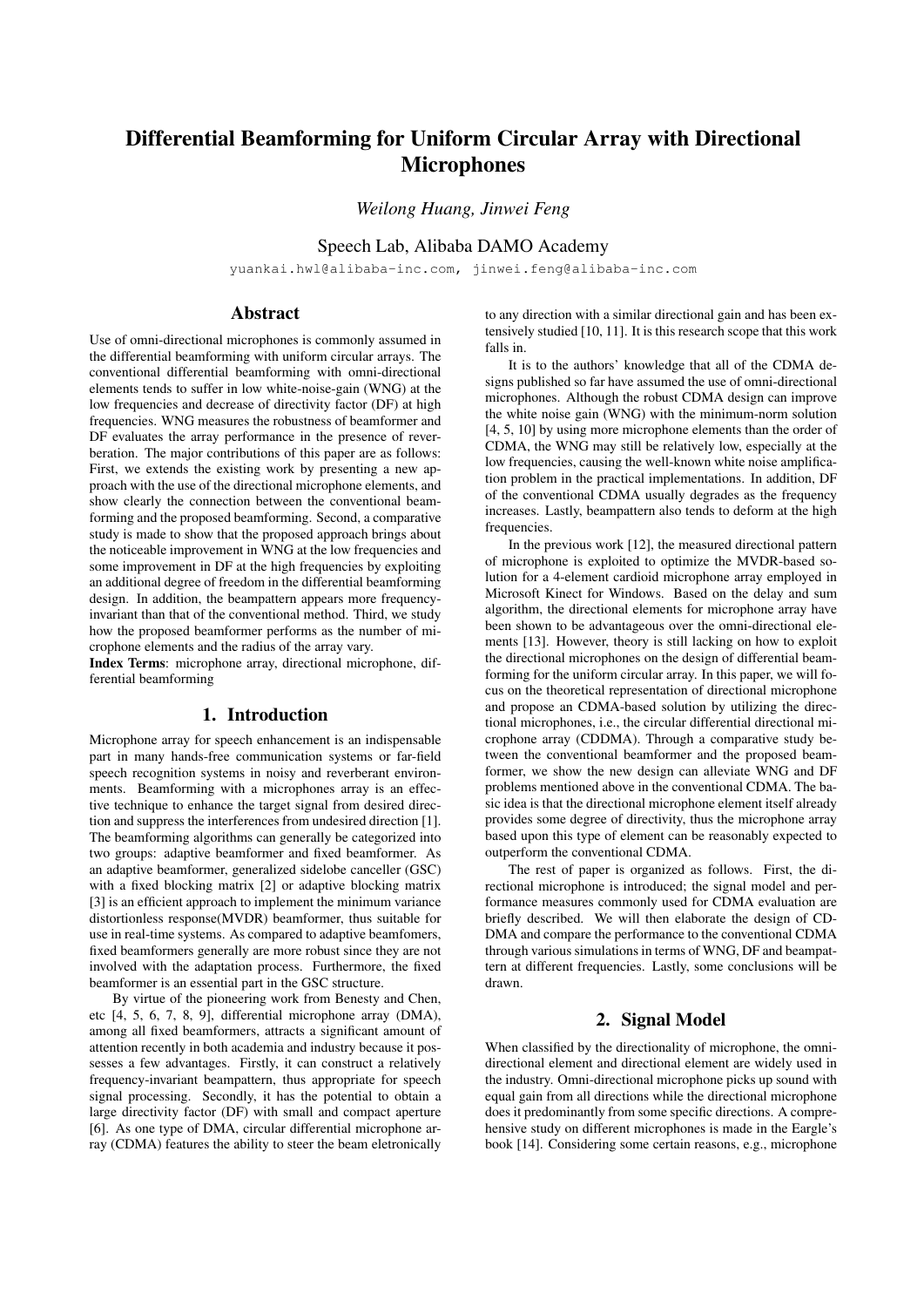

Figure 1: *Uniform circular array with directional microphones*

size or prices, the first-order directional microphone are often commercially used in a microphone array. Mathematically, the directional pattern of a first-order directional microphone can be expressed as  $p+(1-p)\cos\alpha$ , where  $\alpha$  is the off-axis angle and  $p$  defines the property of the directional microphone [14]; for instance, it makes the well-known cardioid pattern when  $p = 0.5$ and a dipole when  $p = 0$ . In this paper, we untilize the firstorder directional microphone to illustrate the derivation and design examples.

There are two approaches to implement a first-order directional microphone: a dedicated directional microphone using a single microphone cartridge with two sound inlets and a twoomnidirectional-element system with some appropriate digital signal processing. It is known that the dedicated approach usually yields a better directional microphone in terms of signalto-noise ratio (SNR) than the second approach [15]. This is because the signal processing that creates the directivity is done acoustically with the front and rear sound inlets. It is the dedicated directional microphone that we are going to utilize in our design. It should be also noted that the dedicated directional microphone comes in the form of either ECM (Electret Condenser Microphones) or MEMS (Micro-Electro-Mechanical System).

Now let us consider a single desired sound source in the far-field such that it appears as a plane wave impinging on a uniform circular array consisting of  $M$  first-order directional microphones with a radius of  $r$ . As depicted in Fig.1, the directional microphones are evenly distributed on the circle and pointed outward. The azimuth angle  $\theta$  denotes the direction of arrival of the sound;  $c$  is the sound speed. In this scenario, the steering vector is given by

$$
\mathbf{d}(\omega,\theta) = [d_1, d_2, \cdots, d_m, \cdots, d_M]^T
$$
 (1)

where the superscript  $<sup>T</sup>$  is the transpose operator and each ele-</sup> ment in (1) can be obtained as:

$$
d_m = e^{j\frac{\omega r}{c}\cos(\theta - \varphi_m)}[p + (1 - p)\cos(\theta - \varphi_m)] \tag{2}
$$

where  $j = \sqrt{-1}$  is the imaginary unit,  $\omega = 2\pi f$  is the angular frequency, f is the temporal frequency, and  $\varphi_m = \frac{2\pi(m-1)}{M}$  is the angular position of the  $m^{th}$  element. For comparison, we recall that the steering vector for conventional uniform circular array with omni-directional microphones is:

$$
\mathbf{a}(\omega,\theta) = [a_1, a_2, \cdots, a_m, \cdots, a_M]^T
$$
 (3)

where  $a_m = e^{j\frac{\omega r}{c} \cos(\theta - \varphi_m)}$ . By examining the equations (1), (2) and (3), the steering vector  $\mathbf{d}(\omega, \theta)$  is reformulated as:

$$
\mathbf{d}\left(\omega,\theta\right) = \mathbf{u}\left(p,\theta\right) \circ \mathbf{a}\left(\omega,\theta\right) \tag{4}
$$

where the operator  $\circ$  is the Hadamard product, and we call  $\mathbf{u}(p, \theta)$  as the directional microphone response vector for the direction of  $\theta$  defined as below:

$$
\mathbf{u}(p,\theta) = [u_1, \cdots, u_m, \cdots, u_M]
$$
 (5)

where  $u_m = [p + (1 - p) \cos(\theta - \varphi_m)]$  is the magnitude response of first-order directional microphone.

The problem of beamforming can be interpreted as a spatial filter to estimate the signal from desired "look" direction and suppress the signal from undesired direction by applying a complex weight vector:

$$
\mathbf{h}(\omega) = [H_1(\omega) H_2(\omega) \cdots H_M(\omega)]^T
$$
 (6)

Given the signal model, the beamformer exhibits a distortionless response in the desired "look" direction  $\theta_{desired}$ , while in the undesired direction the beamformer shows a certain distortion in the response, i.e.,

$$
\mathbf{d}^{H}(\omega,\theta)\mathbf{h}(\omega)\begin{cases}=1, & \text{if } \theta=\theta_{desired} \\ <1, & \text{if } \theta \neq \theta_{desired}\end{cases}
$$
(7)

where the superscript  $<sup>H</sup>$  is the conjugate-transpose operator.</sup>

#### 3. Performance Measures

For the sake of completeness, we now briefly introduce the mathematical definition of three widely-used performance measures for fixed beamforming, i.e., WNG, beampattern and DF. WNG shows the ability of a beamformer to suppress spatially uncorrelated noise [16]. It is also the most convenient way to evaluate the sensitivity of a beamformer to some of its imperfections such as sensor noise, position errors, etc [17]. Hence, WNG is also a reliable robustness measure [18]. WNG is defined as:

$$
\mathcal{W}[\mathbf{h}(\omega)] = \frac{1}{\mathbf{h}^H(\omega)\mathbf{h}(\omega)}
$$
(8)

Beampattern illustrates the directional sensitivity of a beamformer to a plane wave impinging on the array from the incident angle  $\theta$  (see Fig.1):

$$
\mathcal{B}[\mathbf{h}(\omega), \theta] = \mathbf{d}^H(\omega, \theta) \mathbf{h}(\omega)
$$
 (9)

In this paper, we utilize the power pattern, i.e.,  $|\mathcal{B}[\mathbf{h}(\omega), \theta]|^2$ , to demonstrate the performance [19]. It is noted that the frequency-invariant beampattern is usually preferred for broadband signal processing. DF is defined as the ratio between the signal power in the array output in the desired steering direction and the power averaged over all directions[10, 19]:

$$
\mathcal{DF}[\mathbf{h}(\omega)] = \frac{1}{\int_0^{\pi} d\phi \int_0^{2\pi} d\theta \sin\phi \, |\mathcal{B}[\mathbf{h}(\omega), \theta, \phi]|^2} \qquad (10)
$$

where  $\theta$  is the azimuth angle and the  $\phi$  is the elevation angle;  $\mathcal{B}[\mathbf{h}(\omega), \theta, \phi]$  is the beampattern in the spherical coordinate system, defined as:

$$
\mathcal{B}(\mathbf{h}(\omega), \theta, \phi) = \mathbf{d}^H(\omega, \theta, \phi) \mathbf{h}(\omega)
$$
 (11)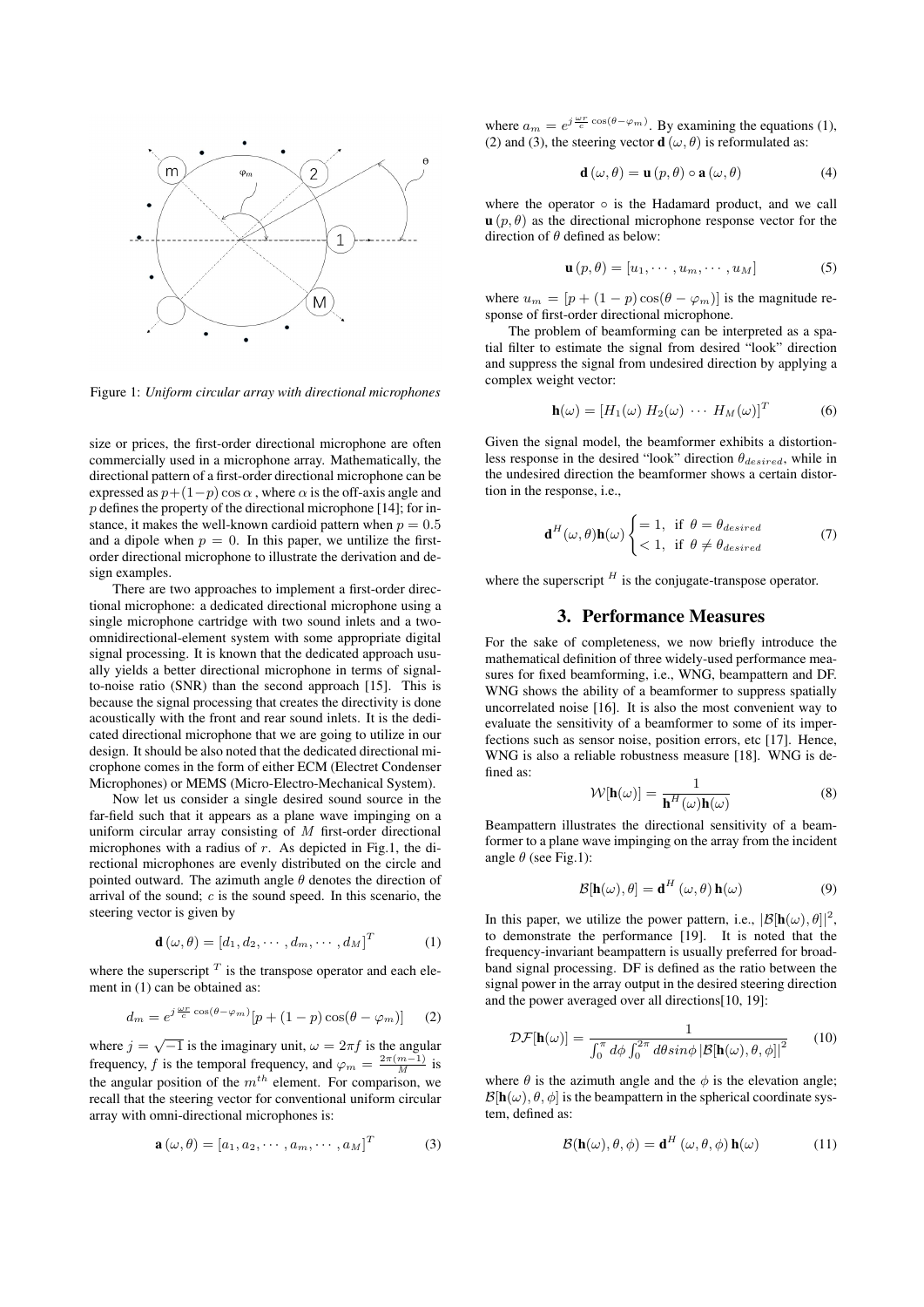where the *mth* element of the vector **d**  $(\omega, \theta, \phi)$  is:

$$
[\mathbf{d}(\omega,\theta,\phi)]_m = e^{j\frac{\omega r}{c}\cos(\theta-\varphi_m)\sin\phi}
$$
  
[ $p + (1-p)\cos(\theta-\varphi_m)\sin\phi$ ] (12)

Later in the analysis section, all the DF is calculated by numerical analysis based on the integral in the (10). We use this calculation instead of the analytical formula for omnidirectional microphone, since the theory of spherically isotropic noise field on directional microphones are lacking. And we use the directivey index to represent the DF as:

$$
\mathcal{DI}[\mathbf{h}(\omega)] = 10\log 10(\mathcal{DF}[\mathbf{h}(\omega)]) \tag{13}
$$

# 4. Proposed Beamformer

To design the proposed CDDMA beamformer, we formulate the problem as a linear system of equations as below

$$
\mathbf{R}(\omega,\boldsymbol{\theta})\mathbf{h}(\omega) = \mathbf{c}_{\boldsymbol{\theta}} \tag{14}
$$

where  $h(\omega)$  is the CDDMA beamforming weights we want to obtain and the constraint matrix  $\mathbf{R}(\omega, \theta)$  of size  $N \times M$  is given by

$$
\mathbf{R}(\omega,\boldsymbol{\theta}) = \begin{bmatrix} \mathbf{d}^H(\omega,\theta_1) \\ \vdots \\ \mathbf{d}^H(\omega,\theta_N) \end{bmatrix},
$$
(15)

where  $\mathbf{d}^{H}(\omega,\theta_{n}), n = 1, 2, \cdots, N$ , is the steering vector of length  $M$  defined in (1), and

$$
\boldsymbol{\theta} = [\theta_1 \ \theta_2 \ \cdots \ \theta_N]^T, \tag{16}
$$

$$
\mathbf{c}_{\theta} = [c_{\theta_1} \ c_{\theta_2} \ \cdots \ c_{\theta_N}]^T, \tag{17}
$$

are the vectors of size  $N$  containing the design parameters of the beamformer.  $\theta_1, \dots, \theta_N$  usually define the desired or null directions, and  $c_{\theta_1}, \cdots, c_{\theta_N}$  are the corresponding response for these directions, e.g., given  $c_{\theta_1} = 1$ , the steering vector at  $\theta_1$ follows  $\mathbf{d}^{H}(\omega,\theta_1)\mathbf{h}(\omega) = 1$ , which means that  $\theta_1$  becomes the "look" direction of the proposed beamformer that produces the distortionless output for the sound coming from this direction. The remaining  $c_{\theta_i} = 0$  for  $i = 2, 3, ..., N$  are usually set to zero, i.e., these  $\theta_i$  decides the nulls of the beampattern. Based on (14), we can see that the properties of the beamformer are determined by the constraint vector  $c_{\theta}$  and the angle parameter vector  $\theta$  that need to be specified in the design. We will show different design examples by setting different constraint vectors  $c_{\theta}$  in the latter part of the paper.

We take the well-known minimum-norm solution in [8, 10, 11] to solve our linear system equations as shown in (14), thus the CDDMA beamformer is obtained by:

$$
\mathbf{h}_{cddma}(\omega) = \mathbf{R}^{H}(\omega, \boldsymbol{\theta}) [\mathbf{R}(\omega, \boldsymbol{\theta}) \mathbf{R}^{H}(\omega, \boldsymbol{\theta})]^{-1} \mathbf{c}_{\boldsymbol{\theta}}.
$$
 (18)

For comparison, we recall the CDMA beamformer with the minimum-norm solution based on the omnidirectional microphone signal model in [11] as:

$$
\mathbf{h}_{cdma}(\omega) = \mathbf{A}^{H}(\omega, \boldsymbol{\theta}) [\mathbf{A}(\omega, \boldsymbol{\theta}) \mathbf{A}^{H}(\omega, \boldsymbol{\theta})]^{-1} \mathbf{c}_{\boldsymbol{\theta}} \qquad (19)
$$

where  $A(\omega, \theta)$  is the conventional far-field steering vectors for omnidirectional microphones defined as below:

$$
\mathbf{A}(\omega,\boldsymbol{\theta}) = \begin{bmatrix} \mathbf{a}^H(\omega,\theta_1) \\ \vdots \\ \mathbf{a}^H(\omega,\theta_N) \end{bmatrix},
$$
(20)

The difference between the proposed beamformer and conventional CDMA beamformer is reflected in  $\mathbf{R}(\omega,\theta)$  and  $\mathbf{A}(\omega,\theta)$ . Combining  $(4)$ ,  $(15)$  and  $(20)$ , we obtain:

$$
\mathbf{R}(\omega,\boldsymbol{\theta}) = \mathbf{U}(p,\boldsymbol{\theta}) \circ \mathbf{A}(\omega,\boldsymbol{\theta}), \qquad (21)
$$

where  $U(p, \theta)$  is called the directional microphone response matrix and expressed as:

$$
\mathbf{U}(p,\boldsymbol{\theta}) = \begin{bmatrix} \mathbf{u}^H(\omega,\theta_1) \\ \vdots \\ \mathbf{u}^H(\omega,\theta_N) \end{bmatrix} .
$$
 (22)

Furthermore, combining (18) and (21), the CDDMA beamformer can be reformulated as:

$$
\mathbf{h}_{cdama}(\omega) = \mathbf{A}^{H}(\omega, \boldsymbol{\theta}) \circ \mathbf{U}^{H}(p, \boldsymbol{\theta})
$$

$$
[(\mathbf{U}(p, \boldsymbol{\theta}) \circ \mathbf{A}(\omega, \boldsymbol{\theta}))(\mathbf{A}^{H}(\omega, \boldsymbol{\theta}) \circ \mathbf{U}^{H}(p, \boldsymbol{\theta}))]^{-1} \mathbf{c}_{\boldsymbol{\theta}}.
$$
(23)

This equation shows neatly the relationship between the solutions of conventional CDMA and proposed CDDMA, i.e., CD-DMA extends CDMA by introducing another degree of freedom, i.e.,  $U(p, \theta)$ . Put in a different way, CDMA is a special case of CDDMA when the microphone response matrix  $U(p, \theta)$  is reduced to the all-ones matrix (when  $p = 1$  for omni-directional elements). In term of different microphone elements, CDDMA can be used as a more general framework to design CDMA. In addition, we can find that the individual control on  $p$  in (5) is possible for each microphone element, which would possibly introduce more degrees of freedom in the optimization process of CDDMA design for some specific cases. Furthermore, the proposed beamformer is not limited to firstorder directional microphone. Given higher-order directional is implemented in the CDDMA, only the  $U(p, \theta)$  in (23) should be changed by a higher-order directional microphone response matrix.

# 5. Design Examples

In this section, we will give some design examples of the proposed CDDMA beamformer and study their performance using the measures described in Section 3. They will be compared to CDMA obtained in [11]. In the remaining part of the paper, we assume the desired "look" direction is 0 degree, i.e.,  $c_0 = 1$  in (14). We take the cardioid element as the example of a directional microphone to form the CDDMA beamfomer throughout this section, i.e.,  $p = 0.5$  is used in (2).

Fig.2 shows a comparison of beampatterns for two different designs between CDDMA and CDMA at frequencies of 1 kHz, 3 kHz and 6 kHz, where  $r = 1.5$  cm and  $M = 8$ are used. The first design is to construct a 1st-order cardioid  $(c_{\pi} = 0)$  while the second design is to build a second-order cardioid ( $c_{\pi} = c_{\frac{\pi}{2}} = c_{\frac{3\pi}{2}} = 0$ ). It can be seen from the left 2 column of Fig.2 that the beampatterns of CDDMA and CDMA are very close to the desired 1st-order cardioid at 1 kHz and 3 kHz, while at 6 kHz the CDMA beampattern deviates significantly (see Fig.2e) whereas the CDDMA beampattern still holds for the desired design. Therefore, CDDMA is more frequencyinvariant than CDMA for the design of 1st-order cardioid. However, both CDMA and CDDMA for the 2nd-order cardioid are quite frequency-invariant, as depicted in the right column of Fig.2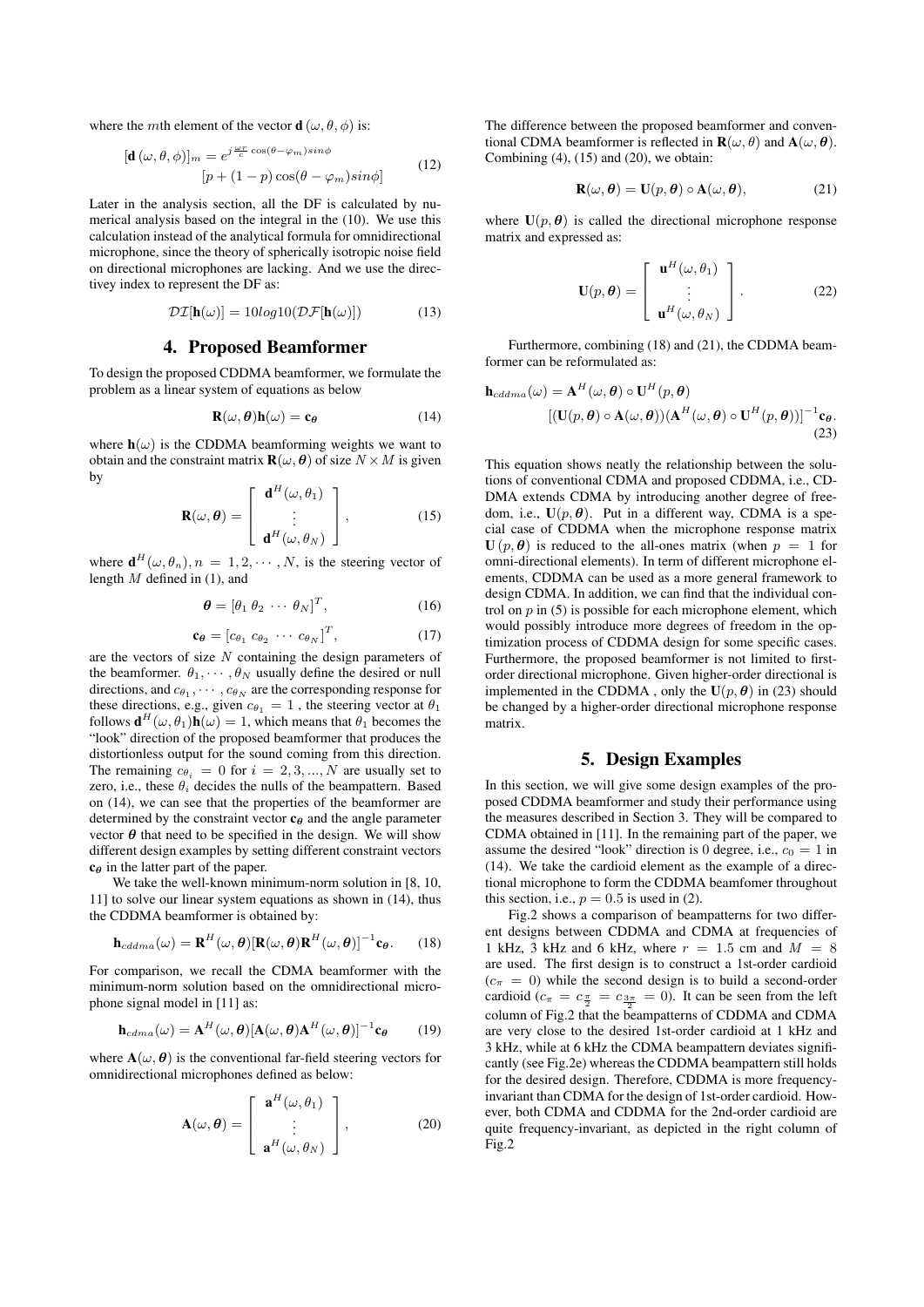

Figure 2: *Beampattern comparison between robust CDMA (solid line) and robust CDDMA (dash line) for two designs: 1st-order cardioid (left column) and 2nd-order cardioid (right column)*



Figure 3: *WNG and DI comparison between robust CDMA and robust CDDMA for different designs*

Fig.3 shows the comparison between CDDMA and CDMA in terms of WNG and DI for the very same designs described



Figure 4: *WNG and DI of CDDMA for different configurations*

above. We can see from Fig.3a that CDDMA for both designs exhibits a lot higher WNG as compared to CDMA at the low frequencies where WNG is usually concerned most (it is also observed that WNG of CDDMA is not as good as CDMA at the high frequencies, however, WNG at the high frequencies is usually not a concern). Meanwhile, Fig.3b indicates that CDDMA has some slight improvement in DI at the high frequencies as compared to CDMA. Lastly, for both CDMA and CDDMA, we find that the higher-order beamformers lead to the higher DI but lower WNG at the low frequencies.

Now let us investigate how CDDMA performs as the number of microphone elements and the radius of the array vary. Fig.4 displays the results for the second-order cardioid, where the number of microphones  $M = 4$  and  $M = 8$ , the array radius  $r = 1.5$  cm and  $r = 3$  cm are attempted. We can find from the figure that the WNG at the low frequencies and DI at the high frequencies are improved when both  $r$  and  $M$  increase. For a given radius, both WNG and DI increase at the high frequencies as  $M$  increases. For a given number of microphones, it is interesting to see from Fig.4b that as  $r$  increases from  $r = 1.5$  cm to  $r = 3$  cm, DI decreases slightly at the low frequencies but increases noticeably at the high frequencies while the opposite is true for WNG. It should be noted that that just like CDMA there is an upper bound for the radius in order to avoid the spatial aliasing in CDDMA design (thus the case of  $r = 3$  cm and  $M = 4$  is omitted here).

# 6. Conclusions

We extend the existing work by utilizing the directional elements instead of the widely-used omni-directional elements in the CDMA design. Use of the directional microphones provides an additional degree of freedom and brings about noticeable improvements.

Given the same design constraints, we firstly show that CD-DMA is more frequency-invariant than CDMA in some design. We then find out that WNG of CDDMA beamformer at the low frequencies is significantly improved, as compared to CDMA. Meanwhile, CDDMA exhibits a slight improvement in DI at the high frequencies than CDMA. In addition, similar to CDMA, we observe that the higher-order CDDMA beamformer leads to the higher DI but lower WNG at the low frequencies. We also investigate the performance of CDDMA when the array radius and number of array elements vary. WNG at the low frequencies and DI at the high frequencies are improved when both  $r$ and M increase.